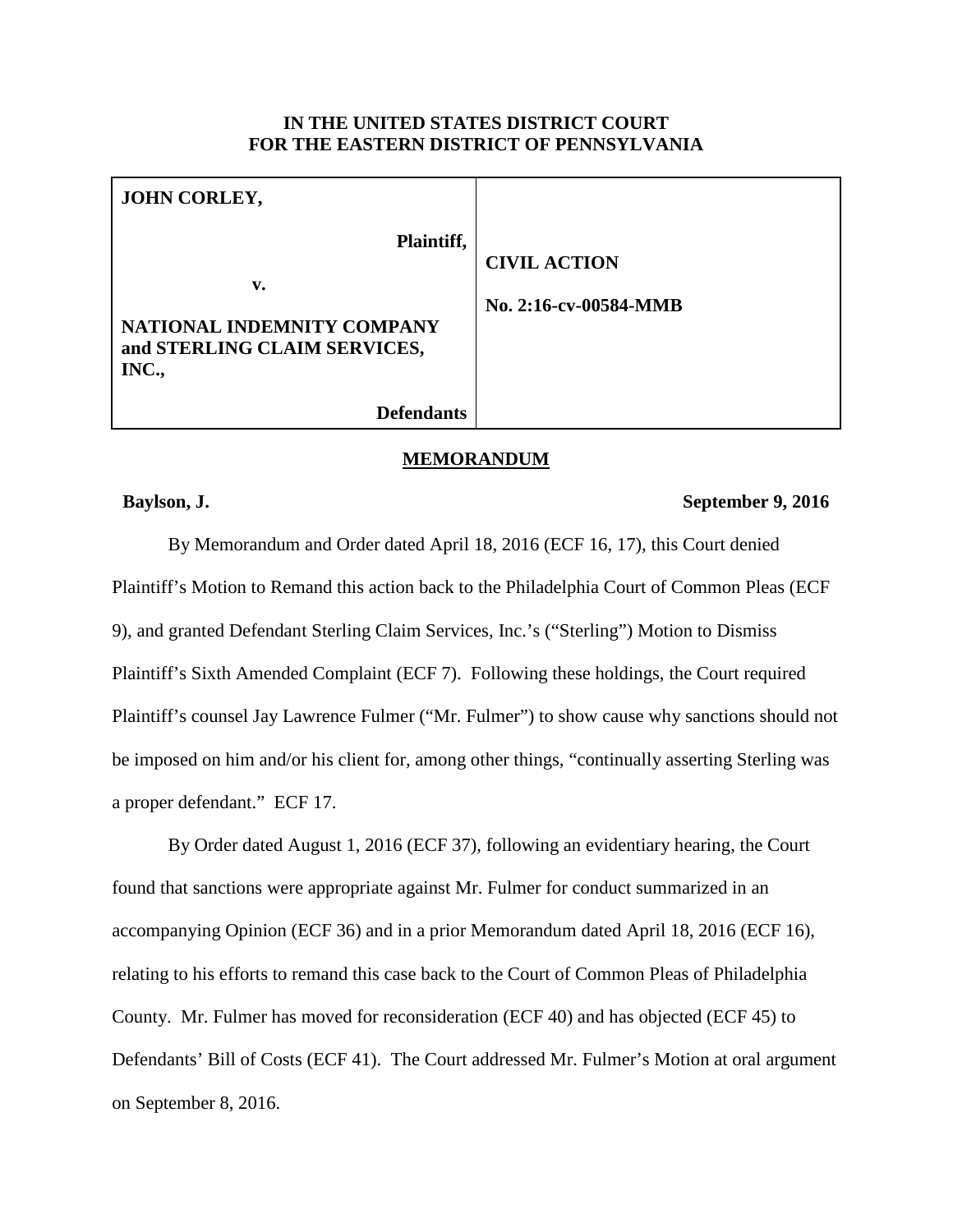For the reasons that follow, the Court will grant the Motion for Reconsideration and vacate its order of August 1 because it was inappropriate for the Court to take an adverse inference from Mr. Fulmer's refusal to testify at the evidentiary hearing. However, Mr. Fulmer shall nevertheless still be sanctioned for his unreasonable and vexatious conduct in continuing to pursue baseless claims against Sterling. As outlined below, Mr. Fulmer ignored binding case law and his own admissions on behalf of his client in an effort to keep Sterling as a defendant so as to defeat removal of this action to this Court on the basis of diversity jurisdiction.

#### **1. The Court Will Vacate the Memorandum and Order dated August 1, 2016**

In the course of the August 1, 2016 Memorandum, this Court erroneously noted that it could make an adverse inference concerning Mr. Fulmer's failure to testify at the evidentiary hearing on May 16, 2016. The Court failed to give sufficient weight to a Declaration filed by Mr. Fulmer prior to the hearing (ECF 21-4 Ex. A), in which Mr. Fulmer attempted to justify his conduct in the case. The Court indicated, after learning that Mr. Fulmer did not want to testify, that the Court would decide the case on "the papers," including the Declaration submitted by Mr. Fulmer. ECF 33 at 23:9-10. Because Mr. Fulmer submitted this sworn Declaration, he was entirely within his rights as a matter of his own strategy (with his personal counsel present with him at the May 16 hearing) to decline to offer further testimony. The Court also notes that counsel for Defendant could have called Mr. Fulmer for cross-examination at the sanctions hearing, but chose not to.

During the course of the August 1 Opinion, the Court did make an adverse inference against Mr. Fulmer, which was improper under all of the circumstances, and warrants this Court vacating the prior Memorandum. Although the citations were intended to merely be analogous authority, the Court clarifies that there was no reason for the Court to reference cases concerning

2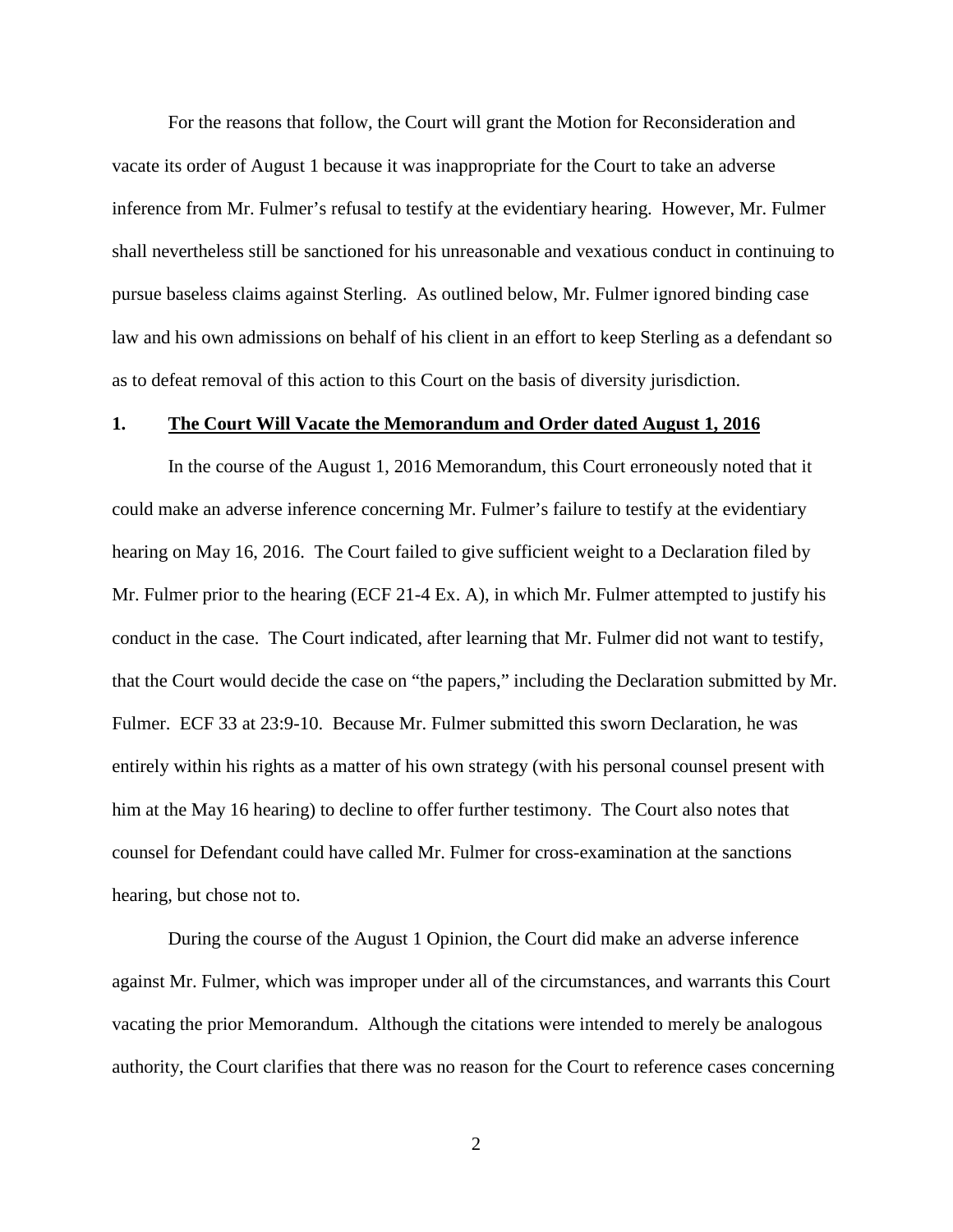a Fifth Amendment refusal to testify since Mr. Fulmer's sworn Declaration was substantive testimony.

Therefore, Mr. Fulmer's Motion for Reconsideration (ECF 40) will be granted and the Court shall vacate the August 1 Memorandum and Order.

# **2. Reviewing the record, including the Briefs signed by Mr. Fulmer in this Court (ECF 9, 10) and his sworn Declaration (ECF 21-4 Ex. A), the Court concludes that its prior determination that Mr. Fulmer's conduct was sanctionable was proper**

The Court cites for background three principles of Pennsylvania insurance practice. First, it is undisputable that under Pennsylvania law, only an insurer (as distinct from an adjuster) can be liable for breach of an insurance contract. Hudock v. Donegal Mut. Ins. Co., 264 A.2d 668, 672 (Pa. 1970). Secondly, only an insurer can be liable for bad faith under the Pennsylvania statute. 42 Pa. Cons. Stat. § 8371 (2016); Stephano v. Tri-Arc Fin. Servs., Inc., No. 3:CV-07- 0743, 2008 WL 625011, at \*4 (M.D. Pa. Mar. 4, 2008). Third, the Pennsylvania Insurance Department keeps records as to which entities have registered as insurers and such records are available and easily searchable to the public.<sup>[1](#page-2-0)</sup> As the Court previously held, ECF 16, it is therefore clear that Sterling cannot be liable to Plaintiff for breach of contract or statutory bad faith as Sterling is not an insurer. It is equally clear that any reasonable investigation of Sterling's corporate status would have revealed that Sterling is not an insurer.

As additional background on the propriety of sanctions, the Third Circuit has specifically affirmed a finding that a lawyer who willfully "continued to prosecute a frivolous and meritless action even after being informed on at least three occasions by the defendants that the claim was colorless" had acted in bad faith. Ford v. Temple Hosp., 790 F.2d 342, 346, 350 (3d Cir. 1986) ("Based on the foregoing, we hold that the district court's finding of bad faith is not clearly

<span id="page-2-0"></span><sup>&</sup>lt;sup>1</sup> "Licensed Companies," Pennsylvania Insurance Department, https://www.insurance.state.pa.us/dsf/gfsearch.html (last visited Sept. 9, 2016).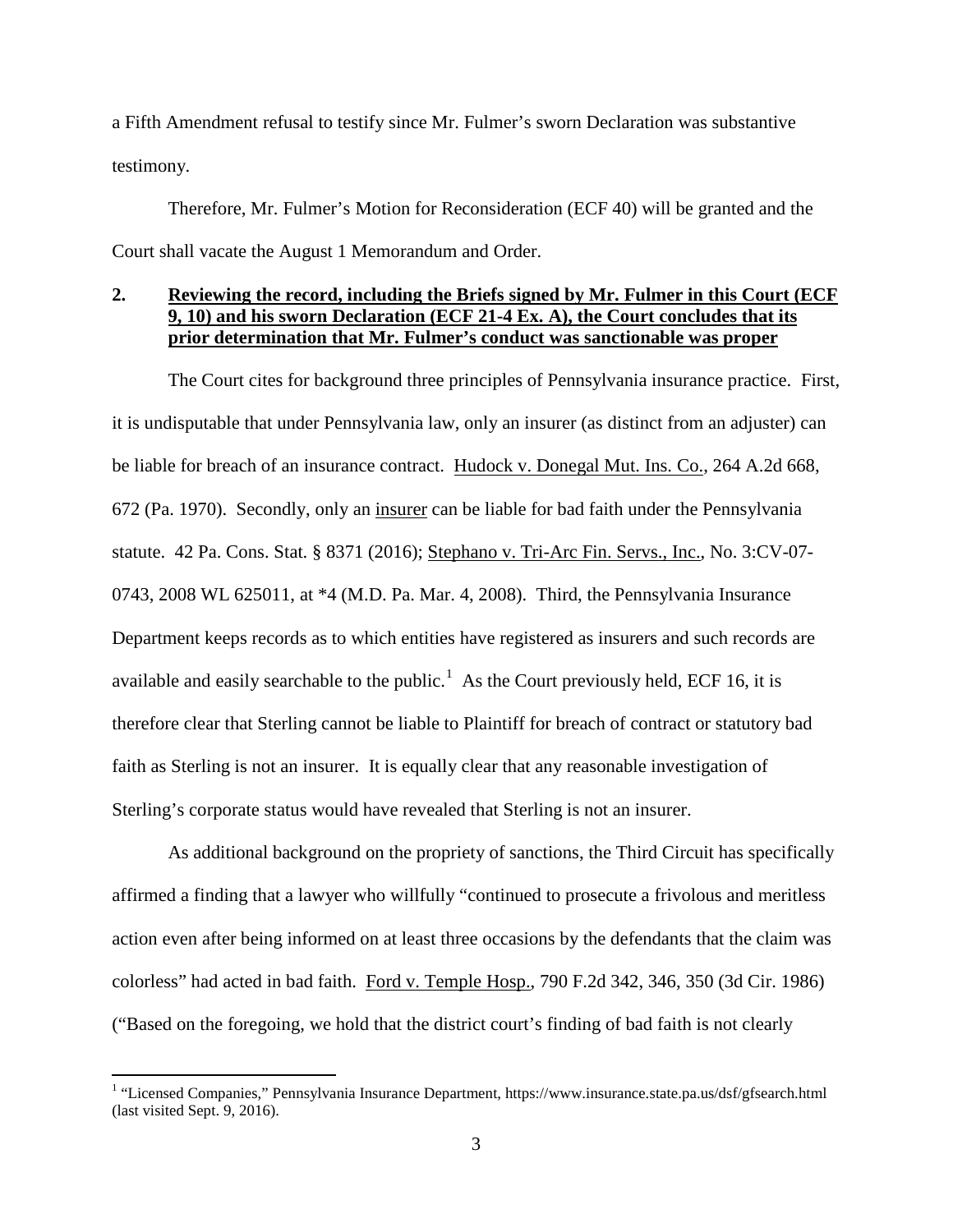erroneous as to the continuance of the litigation after the motion for summary judgment was filed, and, would support an award of attorneys' fees to Temple and the Union under the bad faith exception to the American Rule.").<sup>[2](#page-3-0)</sup> Other courts have similarly awarded attorney's fees as a sanction where "defendants have had to defend against an utterly frivolous motion to remand." See Phillips v. Kapp, 87 F.R.D. 548, 550 (S.D.N.Y. 1980).

Turning to the facts of this case, it is very clear from the exchange of information when this case was pending in the Court of Common Pleas that Sterling, by its counsel, represented as early as April 19, 2015 (see ECF 31 Def. Ex. I p. 8 of 9) and again on September 4, 2015, October 16, 2015, and February 2, 2016 (see ECF 14-1 Def. Ex. D pp. 44-54 of 107), that it was not an insurer, it had not issued any insurance policy, and its only relationship to this case was that it was a Pennsylvania-based insurance adjuster who acted as an agent for insurance companies. Defendants repeated these arguments in this Court. See ECF 1 at 7-8 (Notice of Removal); ECF 7-1 (Sterling Motion to Dismiss); ECF 15-1 (Defendants' Opposition to Plaintiff's Motion to Remand).

What, then, did Mr. Fulmer do in the face of these arguments? The record is clear that Mr. Fulmer, as counsel for Plaintiff, made no effort to check on Sterling's registration with Harrisburg. The record does not show any investigative work or legal or records research by Mr. Fulmer attempting to establish that Sterling was licensed by the Pennsylvania Insurance Department, which could be easily established and verified if that was the case.

Nor did Mr. Fulmer supply any factual material to Defendants to rebut their accusations of factual misrepresentation.<sup>[3](#page-3-1)</sup> In fact, Mr. Fulmer admitted on his client's behalf that as to the

<span id="page-3-0"></span><sup>&</sup>lt;sup>2</sup> <u>See also Lewis v. Smith</u>, 480 F. App'x 696, 699 (3d Cir. 2012) (unpublished) (noting that a "contemporaneous letter put Bailey on notice that his case was potentially meritless" weighed in favor of finding bad faith)

<span id="page-3-1"></span> $3$  See ECF 1 at p. 7 of 73 (accusing Mr. Fulmer of including in his latest complaint "the demonstrably false assertion that Sterling 'was duly licensed to transact insurance business and to sell and issue insurance policies . . .'").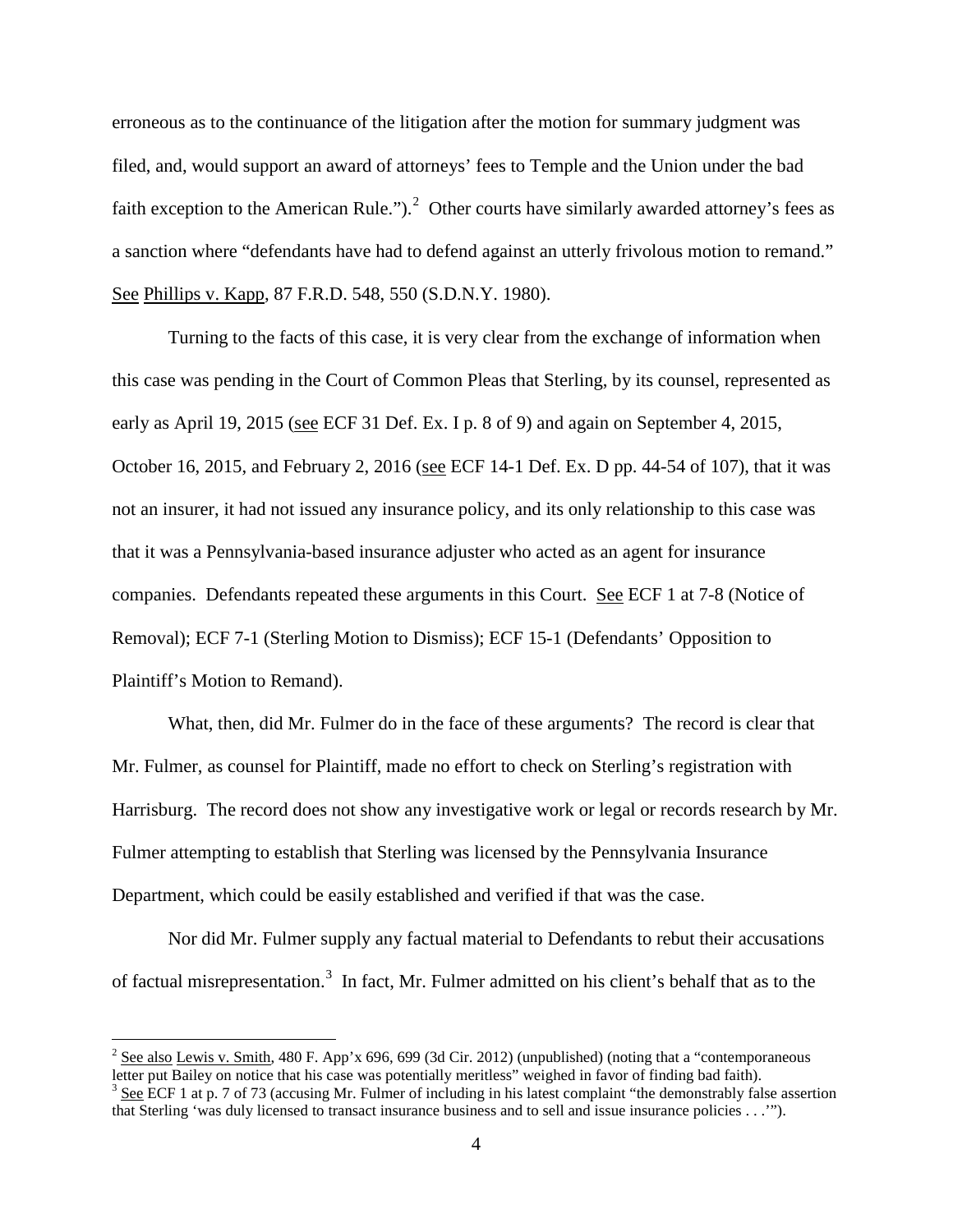breach of contract claim, Sterling had no contract with Plaintiff. ECF 1 at 9 (quoting Plaintiff's discovery responses for the proposition that Plaintiff had no insurance contract with Sterling).

Nor did Mr. Fulmer attempt to engage with any of the legal flaws in his case, including a holding from the Pennsylvania Supreme Court (Hudock) squarely rejecting any basis for a breach of contract claim against Sterling. Instead, Mr. Fulmer simply asserted that one of the grounds for remand was that the "forum defendant" rule barred removal, which necessarily implies that the naming of Sterling as a defendant was completely proper. ECF 9 at 17 ("Removal by the defendants on diversity grounds was procedurally defective pursuant to *28 U.S.C. § 1441(b) (2),* the so-called *'forum defendant rule,'* because Sterling Claims Services, Inc. was admitted by moving defendants to be a Pennsylvania corporation at the time of removal.") (emphasis in original).<sup>[4](#page-4-0)</sup> Plaintiff's Opposition to Sterling's Motion to Dismiss (ECF 10) similarly asserts, without any elaboration or citation, that Plaintiff's purported claims were "valid [and] colorable." Mr. Fulmer made these arguments before this Court despite multiple Defendant citations to Hudock and despite his own admissions in discovery that Sterling had no contractual relationship to Plaintiff.

The lack of any investigation by Mr. Fulmer, after being put on notice of Sterling's limited relationship to this case as an adjuster acting on behalf of an insurer, supports an inference that Mr. Fulmer's conduct was objectively unreasonable. See In re Prosser, 777 F.3d 154, 163 (3d Cir. 2015) (The "failure to engage in such a reasonable inquiry to ensure their accusations had a basis in fact indicates that they engaged in objectively unreasonable conduct" such that sanctions under Section 1927 were warranted). So, too, does Mr. Fulmer's failure to respond in any way to Hudock. Loftus v. Se. Pa. Transp. Auth., 8 F. Supp. 2d 458, 461 (E.D. Pa.

<span id="page-4-0"></span><sup>&</sup>lt;sup>4</sup> Also, it is important to note that although this Court allows reply briefs on all disputed motions, Mr. Fulmer did not file a reply brief in support of his Motion to Remand, after Sterling once again asserted in its response to the Motion to Remand that Sterling had been fraudulently joined.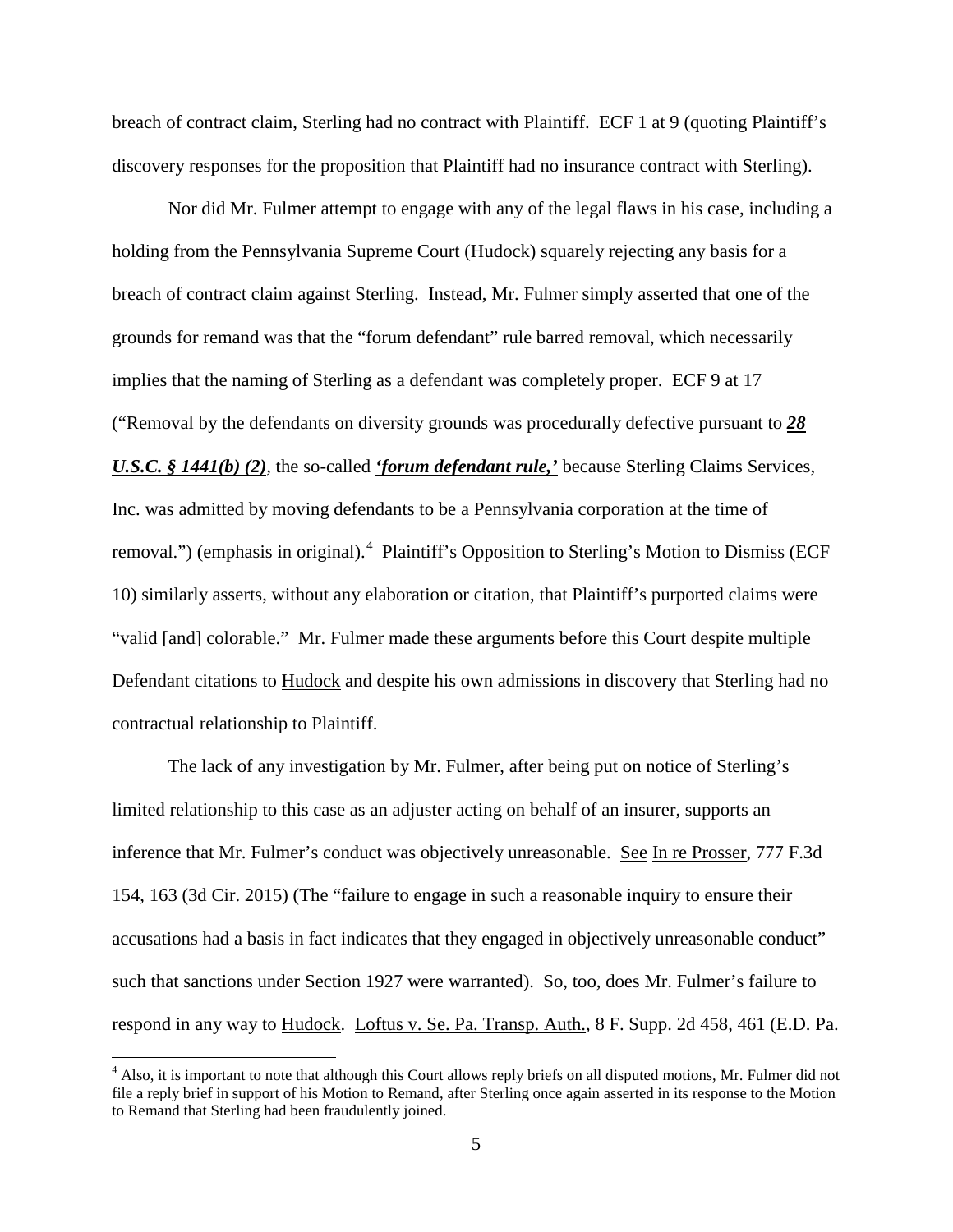1998) ("When a claim is advocated despite the fact that it is patently frivolous or where a litigant continues to pursue a claim in the face of an irrebuttable defense, bad faith can be implied."), <u>aff'd,</u> 187 F.3d 626 (3d Cir. 1999), <u>cert denied</u>, 120 S. Ct. [5](#page-5-0)81 (1999).<sup>5</sup>

The only common sense conclusion to be drawn from Mr. Fulmer's behavior is that Mr. Fulmer was acting in bad faith in an attempt to prevent the case from proceeding in this Court by fraudulently joining Sterling as a non-diverse defendant. Mr. Fulmer's sworn Declaration submitted in response to this Court's Order to Show Cause of April 18, 2016 (ECF 21-4 Ex. A), does not go into any detail about the propriety of continuing to keep Sterling as a defendant and moving for remand in the face of Plaintiff's own discovery admissions that Plaintiff had no insurance contract with Sterling. Nor does the declaration detail investigation in response to Defendants' September 2015 letter noting the factual misrepresentations in Plaintiff's Amended Complaints.

Quite simply, Mr. Fulmer ignored both controlling law and the undisputed facts of this case in pleading that Sterling could be liable to Plaintiff for breach of contract and statutory bad faith. As a result, Defendants were forced to incur needless expense in responding to Plaintiff's Motion to Remand and Plaintiff's Opposition to Sterling's Motion to Dismiss.<sup>[6](#page-5-1)</sup> As another court in this Circuit held, a "cavalier disregard for the undisputed facts of this case and the applicable law" warrants sanctions under 28 U.S.C. § 1927. See Murphy v. Hous. Auth. and Urban Redevelopment Agency of City of Atl. City, 158 F. Supp. 2d 438, 450 (D.N.J. 2001), aff'd, 51 F. App'x 82 (3d Cir. 2002) (unpublished).

<span id="page-5-0"></span> $<sup>5</sup>$  This is so even if the lawsuit was initially filed in good faith. Boykin v. Bloomsburg Univ. of Pa, 905 F. Supp.</sup> 1335, 1347 (M.D. Pa. 1995) ("Under § 1927, even if a lawsuit was initially filed in good faith, sanctions may be imposed on an attorney for all costs and fees incurred after the continuation of the suit which is deemed to be in bad faith."), aff'd, 91 F.3d 122 (3d Cir. 1996).

<span id="page-5-1"></span> $6$  The Court again clarifies that it is not sanctioning Mr. Fulmer for his behavior in state court, including but not limited to filing six separate Amended Complaints before finally responding to the merits of Sterling's preliminary objections.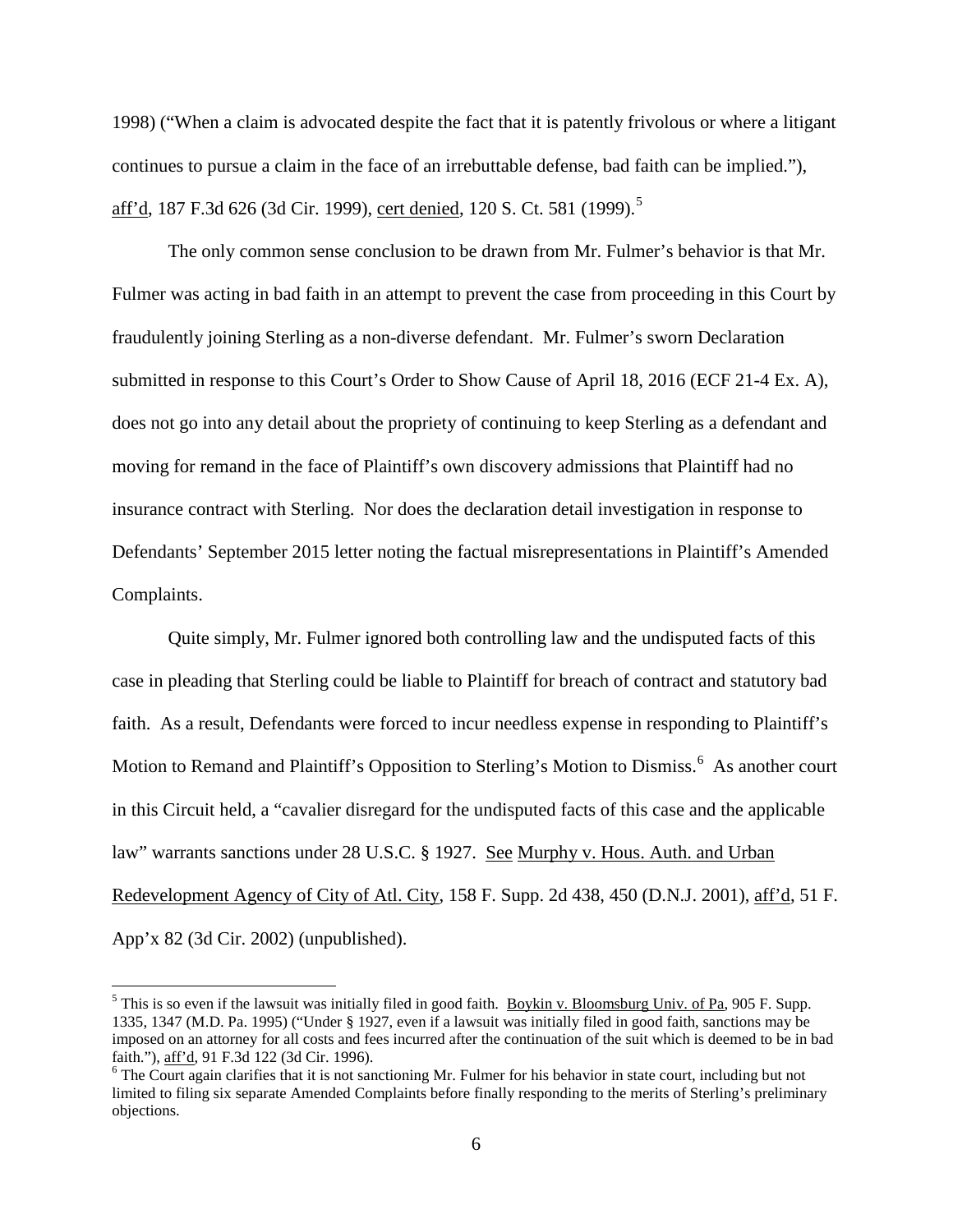As to the amount of sanctions to be imposed, that is a matter for this Court's discretion. Ford, 790 F.2d at 347. Although Defendants have requested \$6,451.50 in attorney's fees, this Court shall award only the sum of \$1,000. This reduction reflects the fact that some portions of the Motion to Remand, such as those arguing procedural defect (see ECF 9 at 12-16), do not warrant sanctioning. The Court also notes that it rejects Mr. Fulmer's contention that Defendant National Indemnity Company's voluntary payment of Sterling's legal fees absolves Mr. Fulmer of the obligation to compensate National for fees incurred in responding to Plaintiff's Opposition to Sterling's Motion to Dismiss. Mr. Fulmer cites no case law in the context of sanctions for this proposition, and allowing him to avoid payment based on the happenstance of Defendants' fee arrangements would not further "the principal purpose of imposing sanctions under 28 U.S.C. § 1927[, which is] the deterrence of intentional and unnecessary delay in the proceedings." In re Prudential Ins. Co. Am. Sales Practice Litig. Agent Actions, 278 F.3d 175, 188 (3d Cir. 2002).

An appropriate Order follows.

O:\CIVIL 16\16-584 Corley v. National Indemnity Co\16cv584 Memorandum Sanctiosn 09092016.docx